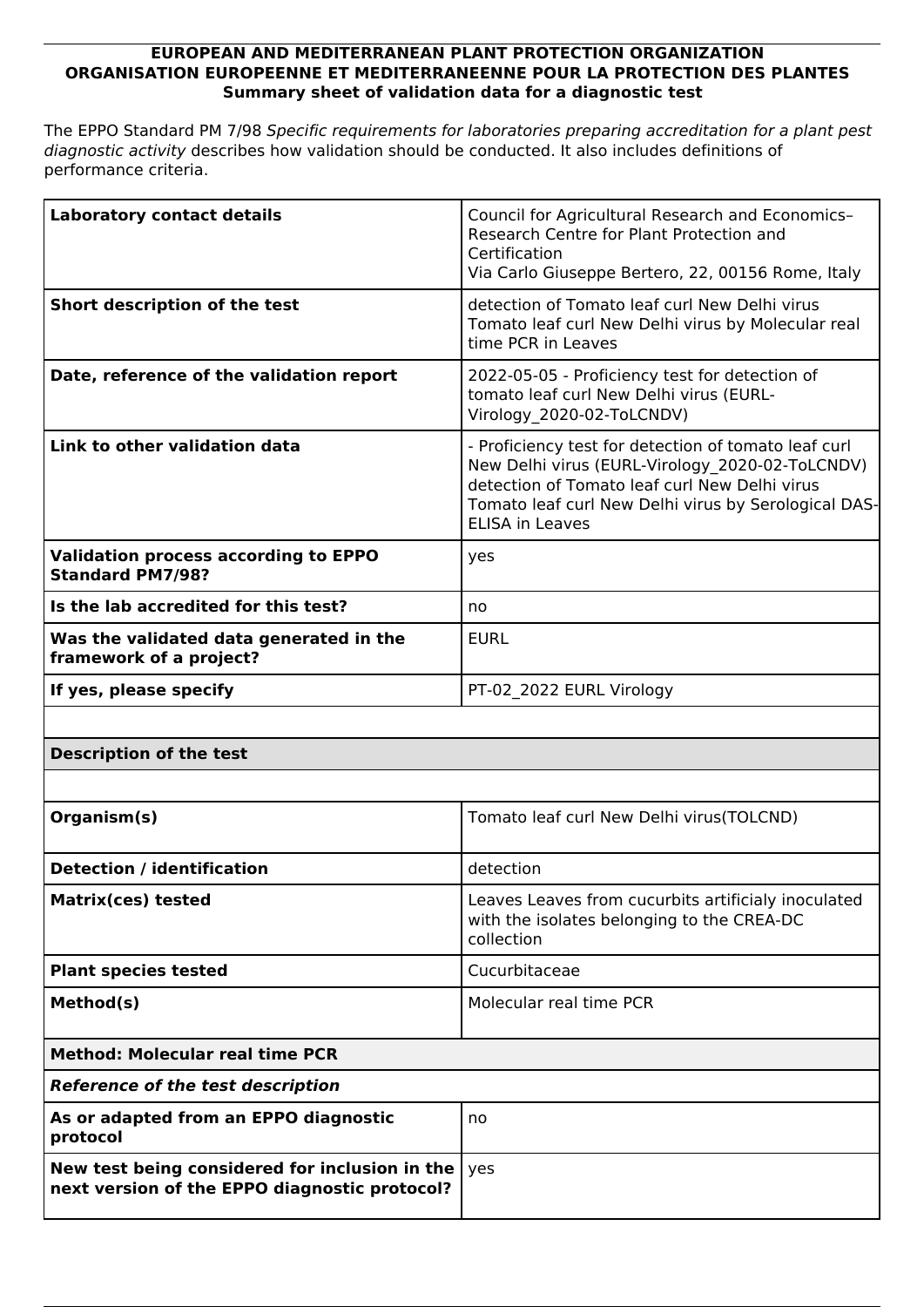| As or adapted from an IPPC diagnostic<br>protocol                                                                                          | no                                                                                                                                           |
|--------------------------------------------------------------------------------------------------------------------------------------------|----------------------------------------------------------------------------------------------------------------------------------------------|
| <b>Reference of the test</b>                                                                                                               | Simon et al., 2018 (TolA primer pairs)                                                                                                       |
| Is the test modified compared to the<br>reference test                                                                                     | no                                                                                                                                           |
| Kit                                                                                                                                        |                                                                                                                                              |
| Is a kit used                                                                                                                              | no                                                                                                                                           |
| <b>Other information</b>                                                                                                                   |                                                                                                                                              |
| <b>Reaction type</b>                                                                                                                       | Simplex                                                                                                                                      |
| Other details on the test                                                                                                                  |                                                                                                                                              |
| Are the performance characteristics included<br>in the EPPO diagnostic protocol?                                                           |                                                                                                                                              |
| <b>Performance Criteria:</b>                                                                                                               |                                                                                                                                              |
| Organism 1.:                                                                                                                               | <b>Tomato leaf curl New Delhi virus(TOLCND)</b>                                                                                              |
| <b>Analytical sensitivity</b>                                                                                                              |                                                                                                                                              |
| What is smallest amount of target that can be<br>detected reliably?                                                                        | $10^{\sim}.5$                                                                                                                                |
| <b>Diagnostic sensitivity</b>                                                                                                              |                                                                                                                                              |
| <b>Proportion of infected/infested samples</b><br>tested positive compared to results from the<br>standard test, see appendix 2 of PM 7/98 | 100%                                                                                                                                         |
| <b>Standard test(s)</b>                                                                                                                    | From a comparison of samples of known status.<br>The tests was performed by three different<br>laboratories                                  |
| <b>Analytical specificity - inclusivity</b>                                                                                                |                                                                                                                                              |
| <b>Number of strains/populations of target</b><br>organisms tested                                                                         | - ToLCNDV (italian isolate 102) - ToLCNDV (Italian<br>isolate 126) - ToLCNDV isolate from DSMZ PV1109 -<br>ToLCNDV isolate from DSMZ PV1111) |
| <b>Specificity value</b>                                                                                                                   | 100%                                                                                                                                         |
| <b>Analytical specificity - exclusivity</b>                                                                                                |                                                                                                                                              |
| Number of non-target organisms tested                                                                                                      | TYLCV (M; IL); TYLCSV; TYLCThV; SLCV; WmCSV;<br>ChaYMV                                                                                       |
| <b>Specificity value</b>                                                                                                                   | 100%                                                                                                                                         |
| <b>Cross reacts with</b>                                                                                                                   |                                                                                                                                              |
| <b>Diagnostic Specificity</b>                                                                                                              |                                                                                                                                              |
| Proportion of uninfected/uninfested samples<br>(true negatives) testing negative compared<br>to results from a standard test               | 60%                                                                                                                                          |
| Specify the test(s)                                                                                                                        | From a comparison of samples of known status.<br>The tests was performed by three different<br>laboratories                                  |
| <b>Reproducibility</b>                                                                                                                     |                                                                                                                                              |